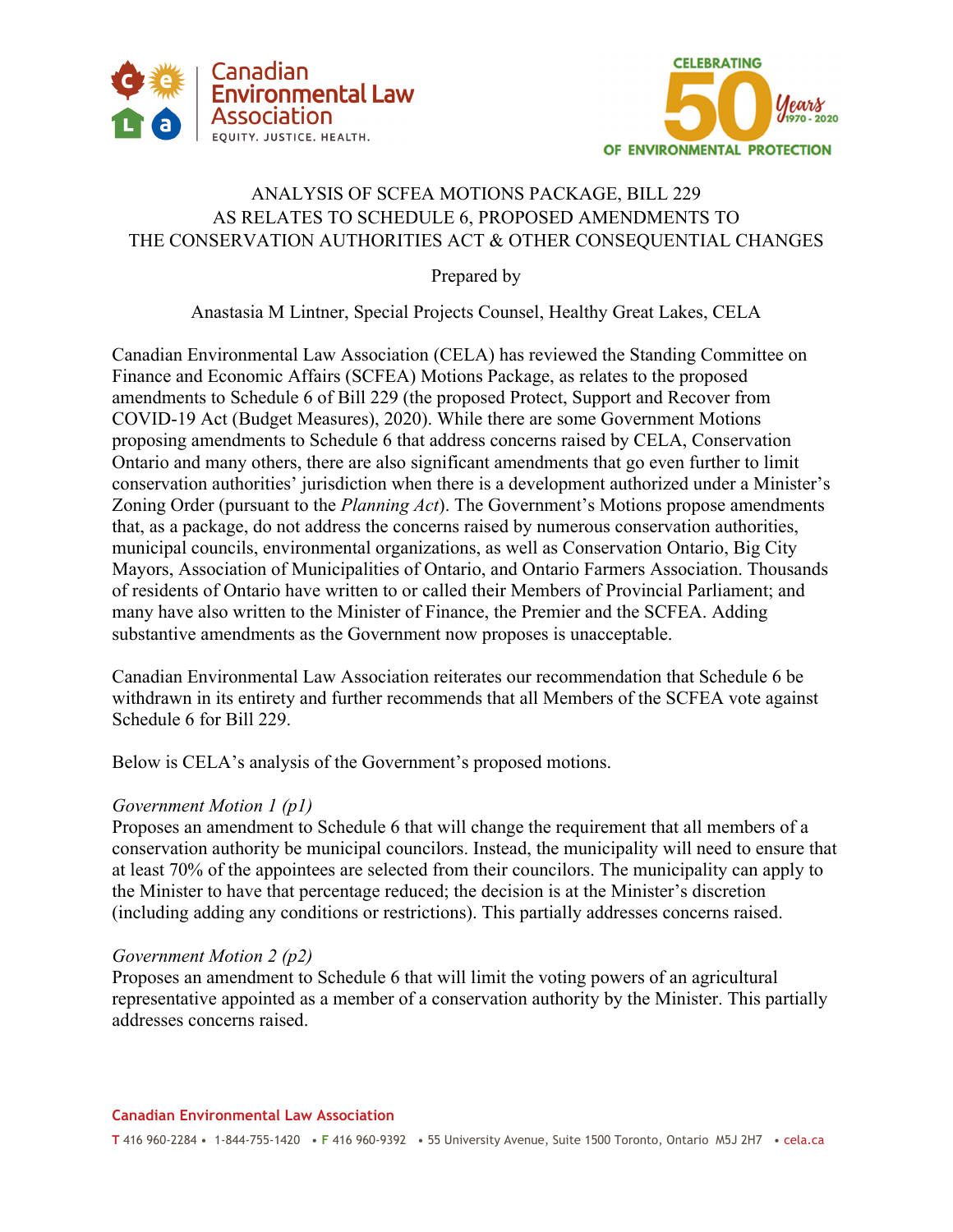### *Government Motion X (p5)*

Proposes to vote against section 3 of Schedule 6; this would return the duties of members to the (yet to be proclaimed) section in the *Conservation Authorities Act*:

14.1 Every member of an authority shall act honestly and in good faith with a view to furthering the objects of the authority.

This directly addresses a key concern raised.

### *Government Motion 3 (p6)*

Proposes to amend Schedule 6 to provide additional detail to the term limits, which were already proposed amendments to the *Conservation Authorities Act*. Appears to address concerns expressed by Conservation Ontario.

### *Government Motion 4 (p9)*

Proposes to amend Schedule 6 to strike out a prior condition (eg, "subject to the regulations") from the new provisions regarding municipal programs and services. Neutral change; does not require that "the regulations" be in place in advance of implementation.

### *Government Motion 5 (p10)*

Proposes to amend Schedule 6 to strike out a prior condition (eg, "subject to the regulations") from the new provisions regarding other programs and services. Neutral change; does not require that "the regulations" be in place in advance of implementation.

### *Government Motion 6 (pp11-18)*

Proposes to amend Schedule 6 to add a set of entirely new provision regarding section 28 permissions sought when a Municipal Zoning Order (MZO) applies to a development. [With further provisions to transition from these mandatory permissions under the current regime to mandatory permits once the new permitting regime is brought into force.]

If a development project (i) has been authorized by an MZO, (ii) is not within the Greenbelt, and (iii) meets any other conditions that may be set out in future regulations, a conservation authority is required to grant the permission (when all the three requirements are met). The conservation authority cannot refuse to grant permission, regardless of whether or not it is prohibited (either under section 28 or under the PPS).

There may be conditions applied to the permission, if set out in a future regulation.

Further, conditions can be attached to the permit, which include mitigation of effects related to flooding, erosion, dynamic beaches, pollution or the conservation of land. Similarly, conditions can be attached in circumstances such that the development would jeopardize health/safety of people or damage/destruction of property, in the event of a natural hazard. The applicant must be granted a hearing before such conditions are attached. (Presumably, the public can potentially be engaged if a conservation authority's hearing rules so permit.)

After the hearing, the conservation authority must provide reasons if conditions are ultimately attached to the permission.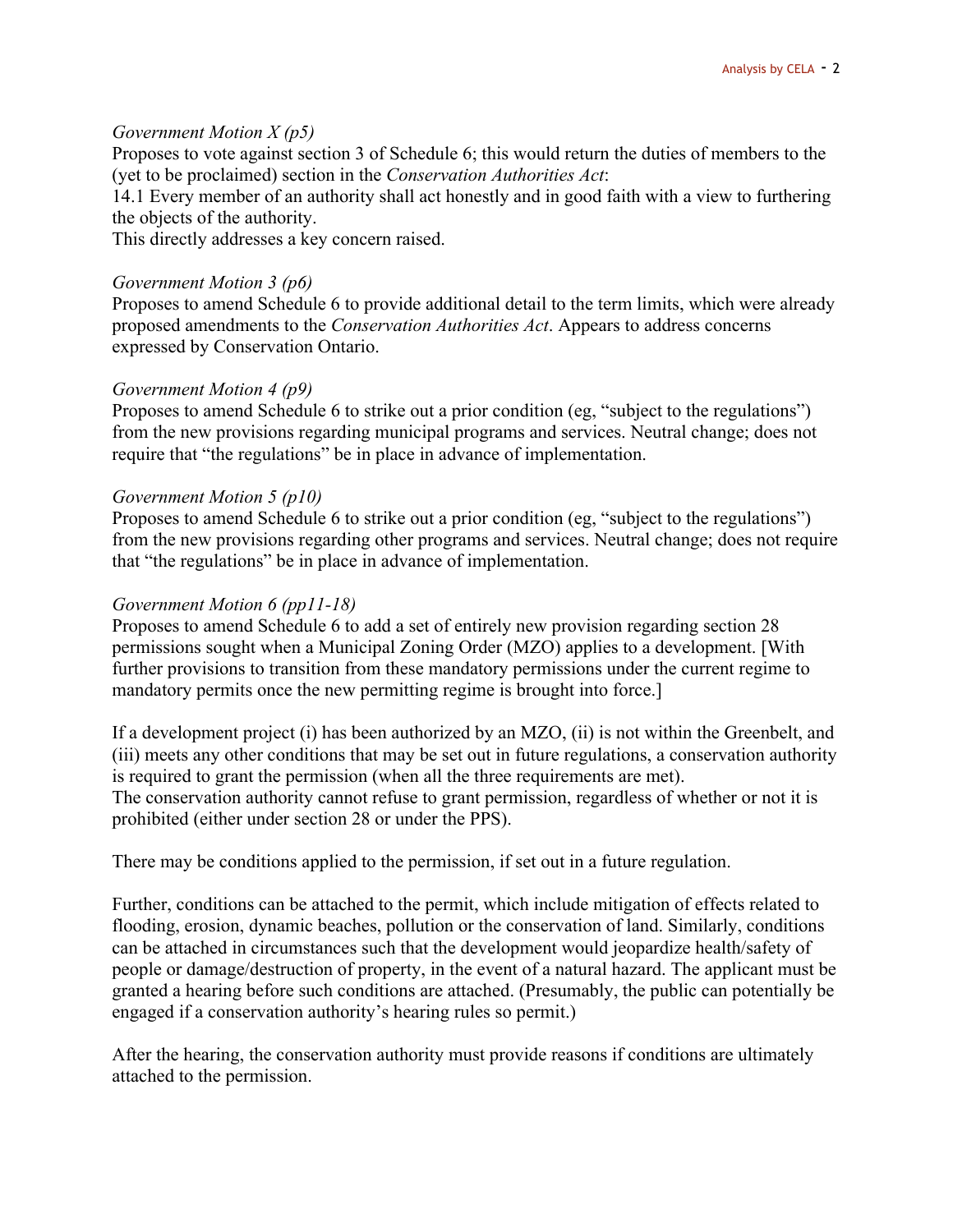If the applicant objects to the conditions attached, the applicant can seek a Minister's review or appeal directly to the Local Planning Appeal Tribunal (LPAT). The applicant need not seek a Minister's review before going to LPAT.

If the applicant determines that they will seek a Minister's review, the Minister decides whether to conduct the review and, if s/he decides to conduct a review, require any additional information of the applicant as desired. There will be public notice of the Minister's review on the Environmental Registry (this does not, in and of itself, trigger participatory rights to comment and have those comments consider and, similarly, the third party rights to seek leave to appeal under the *Environmental Bill of Rights*). The Minister can confirm or vary the conditions, including doing away with them or adding new ones. The Minister is required to consider certain factors in making the decision, including as laid out for the conservation authority or as set out in future regulations. The Minister's decision is final.

If the applicant determines that they wish to appeal the conditions to the LPAT (which they can do directly or they can do if the Minister either (i) determined that s/he would not review the conditions or (ii) did not communicate a decision to review within the specified time), they will send notice of the appeal to LPAT and the conservation authority. Notice will be given to interested parties by LPAT (which, presumably, could be interested members of the public). The LPAT is able to hear evidence and confirm, vary, remove or add conditions to the permission.

When a conservation authority grants permission in this manner, they are required to enter into an agreement with the holder of the permission and potentially a municipality or "such other person or entity" (to be defined in future regulations) considered appropriate. This agreement will set out "actions or requirements that the holder of the permission must complete or satisfy in order to compensate for ecological impacts" that may result from the development. Development cannot begin until such an agreement has been entered into.

It will be an offence to contravene a condition of a permission. It will also be an offence to begin development without a compensation agreement in place. Penalties for committing an offence are set out. Upon conviction, rehabilitation orders may also be issued by the court. If the holder of the permission does not comply with a rehabilitation order, the conservation authority can arrange for removal, repair or rehabilitation and recover the costs.

If there is a conflict between any conditions attached to a permission and the MZO, the MZO will prevail.

The Minister is given authority to make regulations, including to exempt lands or development projects from a variety of things, including this entire section, the regulations, and the requirement to enter into a compensation agreement.

This will apply to any application for permission that has been submitted to a conservation authority at the time these provisions come into force (which will need to be proclaimed).

These proposed amendments were not called for by CELA, Conservation Ontario, or any others that we are aware of; they are unacceptable.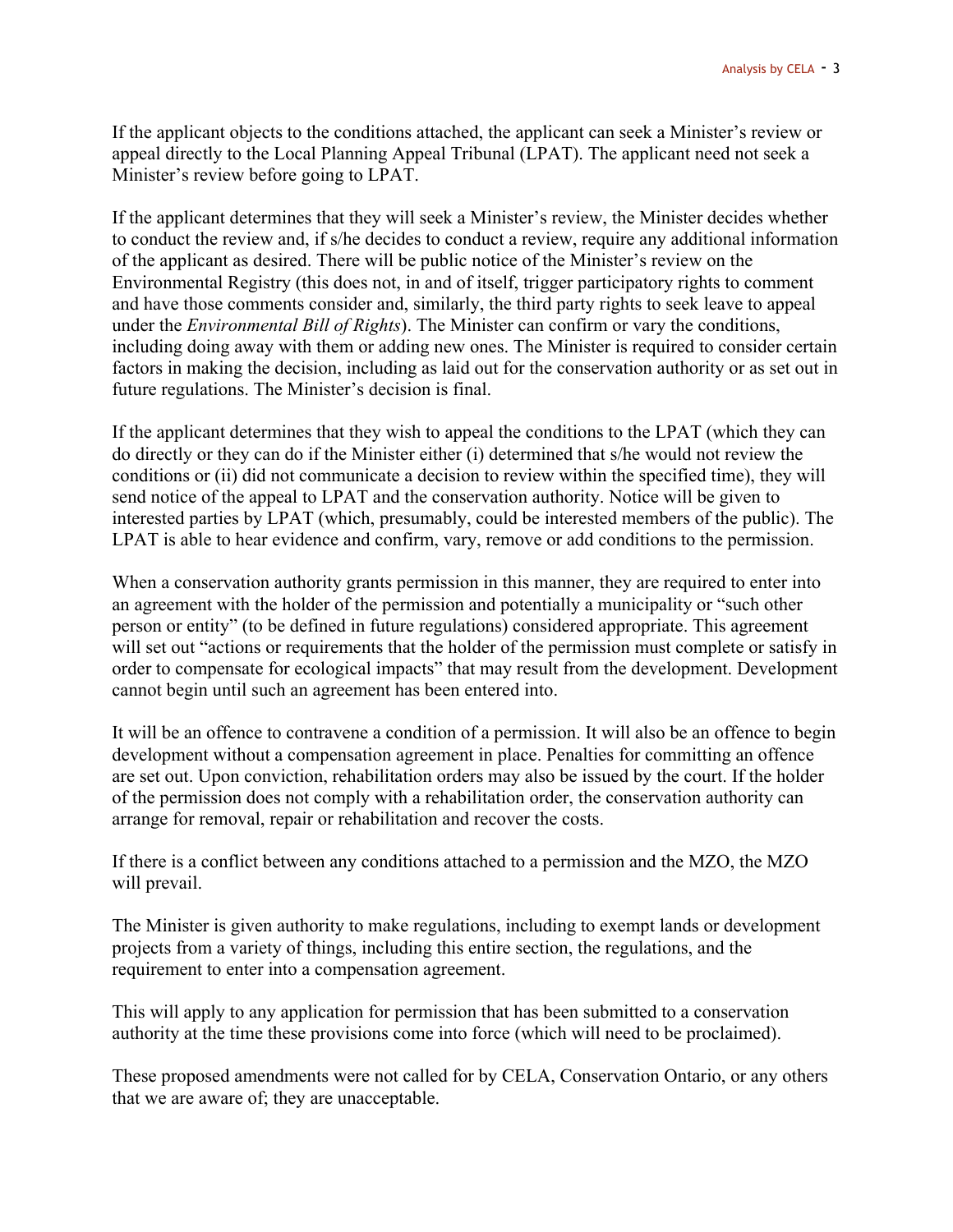### *Government Motion 7 (pp20-23)*

Proposes to amend Schedule 6 to add a substantively identical set of provisions that will require a conservation authority to issue a mandatory permit when there is an MZO. [Transition regulation making power in a subsequent motion.]

These proposed amendments were not called for by CELA, Conservation Ontario, or any others that we are aware of; they are unacceptable.

#### *Government Motion 8 (p25)*

Proposes to amend Schedule 6 to make minor and non-substantive change to the entry without a warrant provisions.

#### *Government Motion 9 (p26)*

Proposes to amend Schedule 6 to make non-substantive change to entry without a warrant provisions (adding compliance with the new mandatory permission under an MZO).

#### *Government Motion 10 (pp27-28)*

Proposes to amend Schedule 6 to replace the removal of the stop order provision with conditions under which a conservation authority could issue a stop order, including when the conservation authority "has reasonable grounds to believe" that a person is engaging in or about to engage in activities that are or will contravene prohibitions or conditions of permits, which has caused, is causing, or is likely to cause significant damage to matters that are within the core mandate of a conservation authority. This appears to be responsive to concerns of Conservation Ontario.

#### *Government Motion 11 (p29)*

Proposes to amend Schedule 6 to added offences, including contravening conditions of mandatory permissions/permits or a stop order. This appears to be responsive to concerns of Conservation Ontario.

#### *Government Motion 12 (p30)*

Proposes to amend Schedule 6 to adjust the regulation making powers of the Lieutenant Governor in Council.

### *Government Motion 13 (p31)*

Proposes to amend Schedule 6 to add regulation making powers for the Lieutenant Governor in Council regarding conversation authorities' budgetary matters.

*Government Motion 14 (p32)* 

Proposed to amend Schedule 6 to correct a typo in Local Planning Appeal Tribunal.

### *Government Motion 15 (p33)*

Proposes to amend Schedule 6 to add regulation making powers for the Lieutenant Governor in Council, most notably to govern "transition matters related to the repeal of section 28.0.1" (the mandatory permissions when there is a MZO).